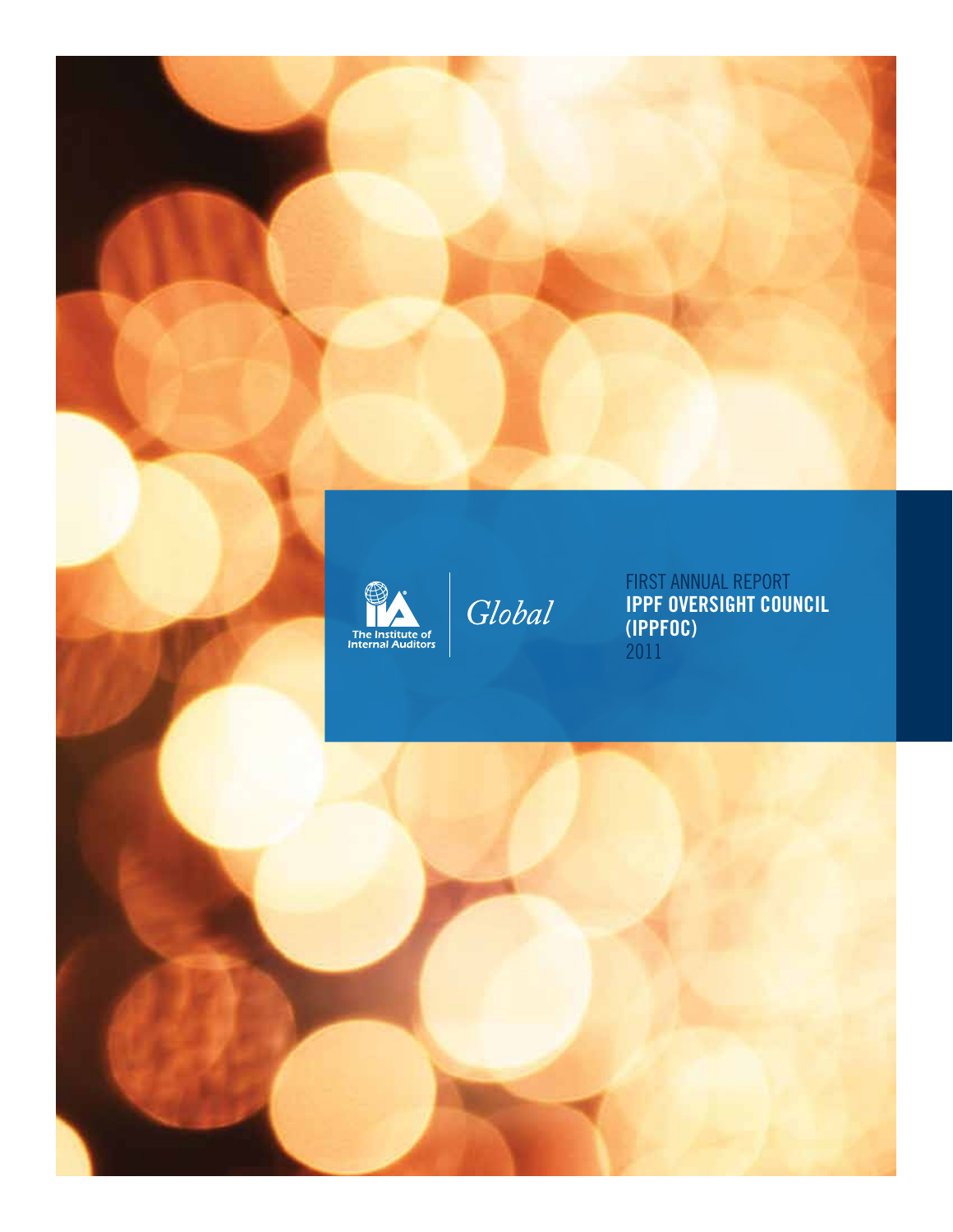## **Table of contents**

| Mission And Operation Of The IPPF Oversight Council 5 |  |
|-------------------------------------------------------|--|
|                                                       |  |
| The 2011 Work Of The IPPF Oversight Council 8         |  |
| Next Steps For The IPPF Oversight Council  10         |  |
| Appendix 1 - IPPF Oversight Council Charter  11       |  |
|                                                       |  |

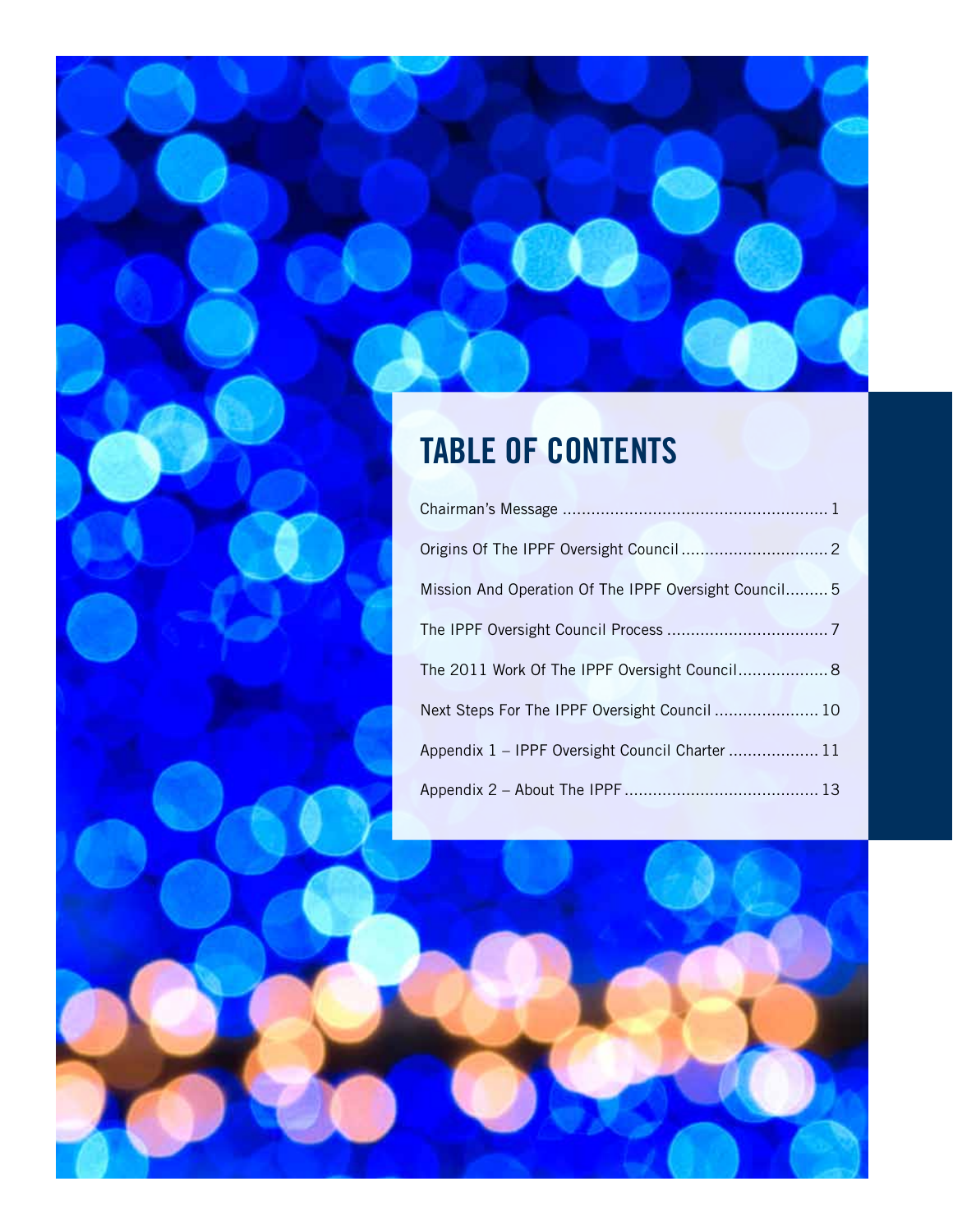# **1. CHAIRMAN'S MESSAGE**

I am pleased to present the first public report of the International Professional Practices Framework Oversight Council (IPPFOC). The IPPFOC is an international, independent body that evaluates and advises on the adequacy and appropriateness of The Institute of Internal Auditors' (IIA's) standards- and guidance-setting processes.

Formed one year ago at the request of The IIA, the oversight group's mission is to increase global stakeholder confidence in The IIA's activities related to the International Professional Practices Framework (IPPF), which comprises the *International Standards for the Professional Practice of Internal Auditing (Standards)* and other mandatory and strongly recommended guidance. The IPPF is a new framework retooled in January 2009 from the previous Professional Practices Framework (PPF). It builds on the *Standards* and related guidance going back several decades. On behalf of the IPPFOC and the broader stakeholder community, I commend The IIA for ensuring that the manner in which its *Standards* and guidance are created is effective, fair, transparent, and in the public's and their stakeholders' best interests.

I firmly believe that high-quality standards for the internal audit profession can play an instrumental contributory role in ensuring public confidence in organizational governance and the financial reporting process. I also believe high-quality standards—when uniformly applied—create international "public good," an important aspect in the governance of our world's financial system. By ensuring that the internal audit profession's global *Standards*  and guidance are formulated in the broad public's best interest, we will foster further financial stability and development around the world.

It can be challenging to superimpose oversight upon pre-existing activities. Those charged with this responsibility must tread carefully. On one hand, oversight that is misdirected runs the risk of destabilizing and harming the activities it was intended to improve. On the other, overly timid oversight may have no impact, rendering the function ineffective. I believe we walked that line successfully during our first year. We were able to establish both authority and credibility without creating disorder in the underlying activities of The IIA as a global guidance-setting body. I am confident we will continue to grow in effectiveness as we deepen our understanding and gain further experience in this role.

I look forward to the continued progress of this group's efforts to enhance standard-setting, governance, and internal auditing's effectiveness around the world. The excellent cooperation I observed among all IPPFOC members, the constructive rapport we established with The IIA and its standards- and guidance-setting volunteers from around the world, and the commitment of The IIA staff serving us—all point to our continued future success.

James M. Sylph Chairman, IPPFOC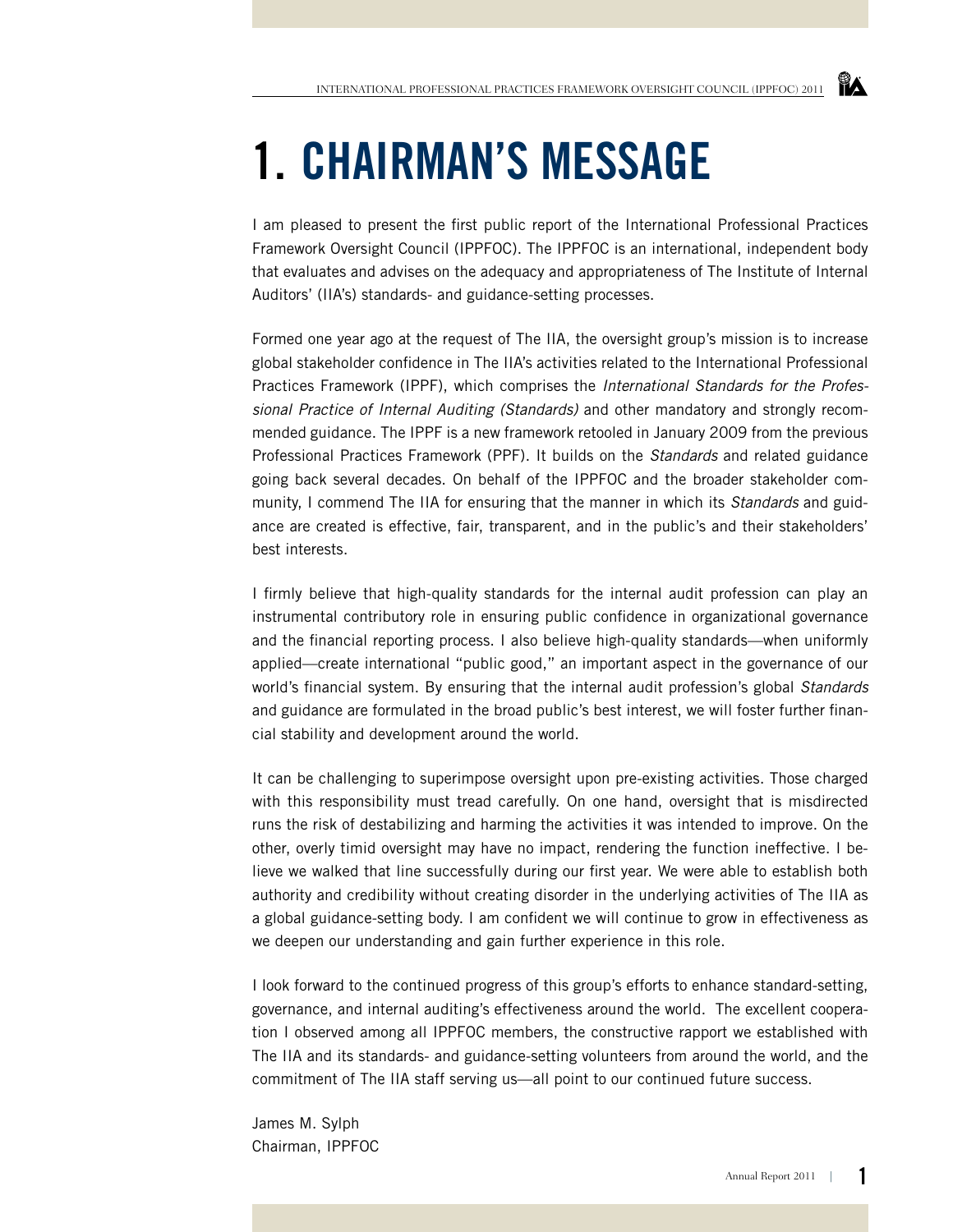# **2. ORIGINS OF THE IPPF OVERSIGHT COUNCIL**

The past couple of decades have been marked by regional financial instability, high-profile accounting scandals, and corporate failures that resulted in significant losses of shareholder value in the United States, Europe, and Asia. These incidents were seen primarily as failures of management integrity, risk management, and governance, as well as noncompliance with financial reporting rules and audits. The public's confidence in capital markets was undermined, and those assessing the situation called for improvements of corporate governance.

Many organizations have established governance mechanisms to provide a measure of reasonable assurance that the interests of applicable stakeholders — and, in turn, the interests of the public at large — are protected. Through the evolution of governance, internal auditing has become a key component of well-governed organizations.

The Institute of Internal Auditors (IIA) defines internal auditing as *"an independent, objective assurance and consulting activity designed to add value and improve an organization's operations. It helps an organization accomplish its objectives by bringing a systematic, disciplined approach to evaluate and improve the effectiveness of risk management, control, and governance processes."*

The IIA provides and promulgates the International Professional Practices Framework (IPPF), the conceptual framework comprising authoritative guidance including the Definition of Internal Auditing, the Code of Ethics, *International Standards for the Professional Practice of Internal Auditing (Standards)*, Position Papers, Practice Advisories, and Practice Guides. (See the overview of the IPPF in Appendix 2.) In this context, The IIA promotes good governance by:

- $\Box$  Issuing current and relevant IPPF standards and guidance through a rigorous and transparent standard-setting process.
- $\Box$  Enhancing the quality of internal audit services guided by the IPPF.
- $\Box$  Increasing the confidence and reliance on internal audit services by stakeholders.

To achieve these goals, in 2007 The IIA's Vision for the Future II report suggested the need for an independent oversight body to ensure that The IIA's standards- and guidance-setting processes were rigorous enough to properly serve the interests of the public and the internal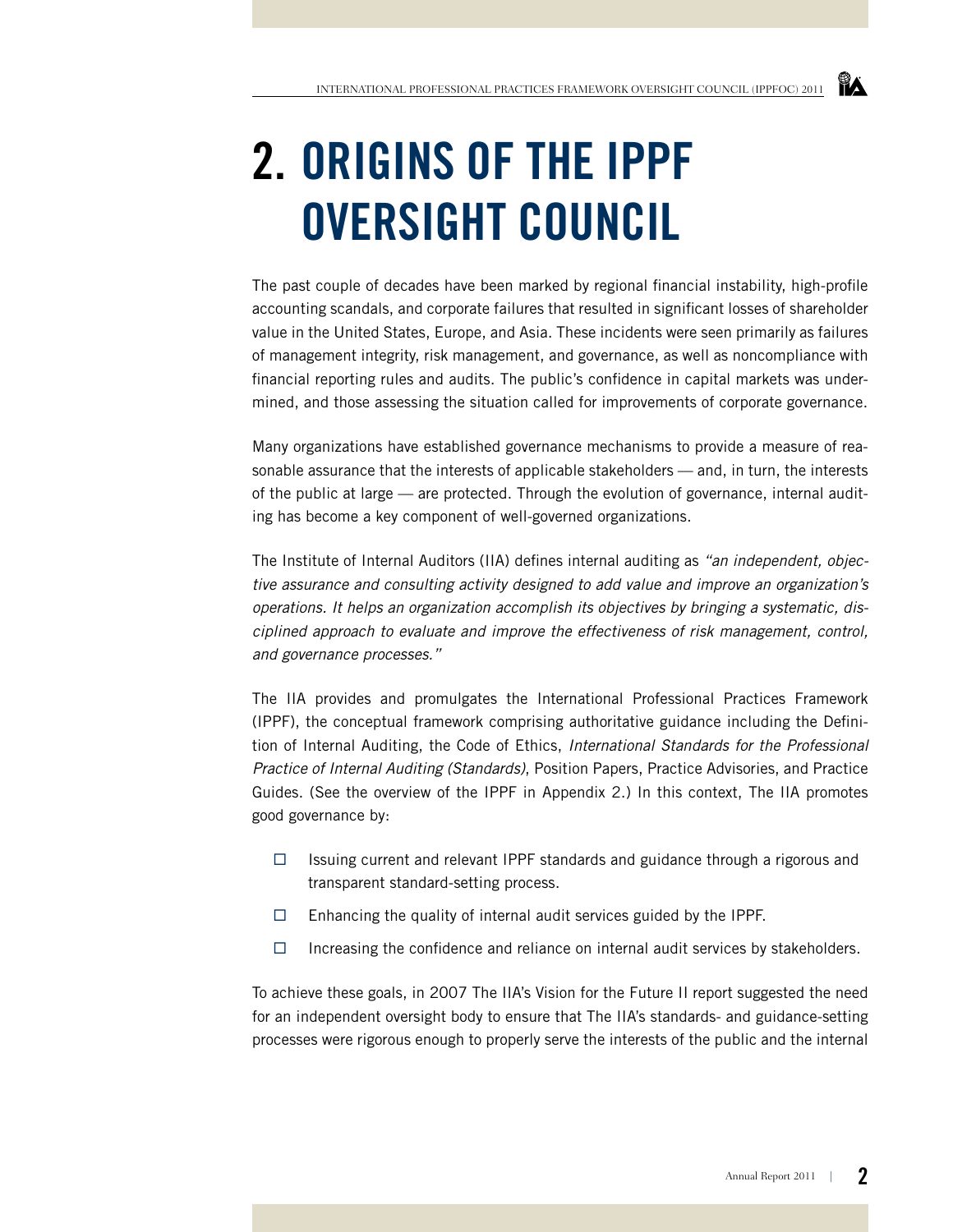audit profession. In 2009, The IIA's Board of Directors invited a number of organizations to provide representatives to form the IPPF Oversight Council (IPPFOC). IPPFOC members are appointed by, and report to, The IIA's Board of the Directors. (For details regarding the structure of the IPPFOC, see its charter in Appendix 1.)

IPPFOC members are experienced and knowledgeable, and are fundamentally independent from The IIA's current organizational structure, policies, and procedures. They have no operational or management authority with respect to IIA activities.

The IPPFOC held its first meeting in October 2010 and elected a chairman from within its non-IIA members. To ensure the IPPFOC is refreshed continuously, it was decided that any individual member shall not serve more than two consecutive three-year terms (excluding The IIA's vice president of Standards and Guidance, who shall be a non-voting ex-officio member of the IPPFOC). However, in the event that a vacancy occurs during a council member's term, the replacement individual may fulfill the remaining term of the original council member and afterwards, up to two consecutive three-year terms.

One of the first tasks performed by the IPPFOC members was to stagger their own terms of appointment so that the IPPFOC would be able to function effectively as rotation became a reality. The current members of the IPPFOC and their terms of service are:

| <b>ORGANIZATION</b>                                                   | <b>REPRESENTATIVE</b>       | <b>TERM ENDING</b> |
|-----------------------------------------------------------------------|-----------------------------|--------------------|
| International Federation of Accountants (IFAC)                        | James M. Sylph,<br>Chairman | December 31, 2012  |
| International Organization of Supreme Audit<br>Institutions (INTOSAI) | Rolf Elm-Larsen             | December 31, 2012  |
| National Association for Corporate Directors<br>(NACD)                | Peter Gleason               | December 31, 2013  |
| Organization for Economic Co-operation and<br>Development (OECD)      | <b>Grant Kirkpatrick</b>    | December 31, 2012  |
| The Institute of Internal Auditors                                    | Larry Rittenberg            | December 31, 2013  |
| The Institute of Internal Auditors                                    | A.J. Hans Spoel             | December 31, 2014  |
| The World Bank                                                        | Zinga Venner                | December 31, 2014  |

ÏА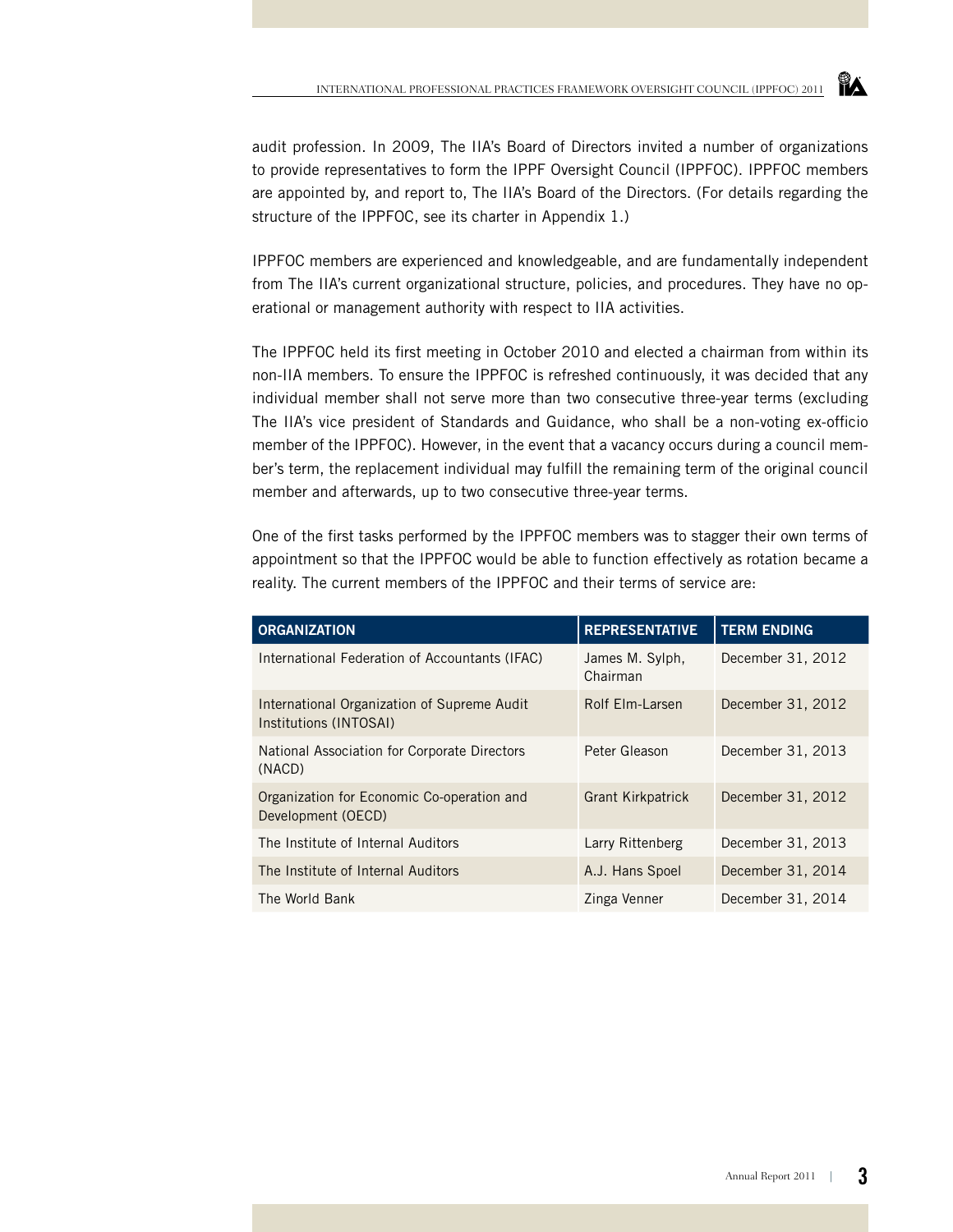

*From left to right: Rolf Elm-Larsen, A.J. Hans Spoel , Peter Gleason, James M. Sylph, Zinga Venner, and Larry Rittenberg.*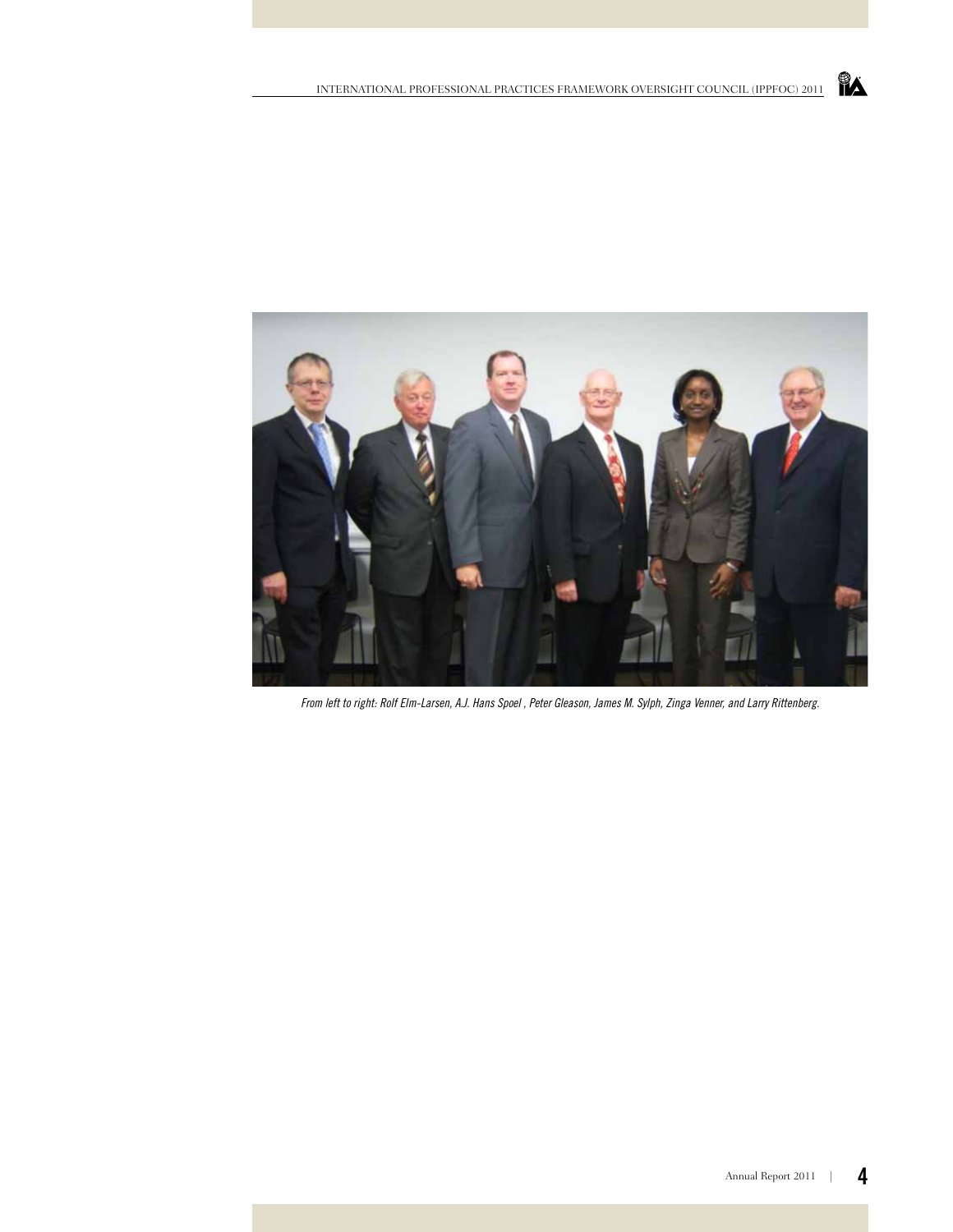## **3. MISSION AND OPERATION OF THE IPPF OVERSIGHT COUNCIL**

The IPPFOC held three two-day meetings: October 5–6, 2010, February 7–8, 2011, and October 31 to November 1, 2011. During these meetings, the IPPFOC discussed and finalized its mission, responsibilities, and operating procedures. The revised IPPFOC Charter (Appendix 1) was approved by The IIA's Board of Directors in November 2011.

### a. Mission

The mission of the IPPFOC is to evaluate and advise on the adequacy and appropriateness of The IIA's standard- and guidance-setting processes.

### b. Responsibilities

To promote inclusiveness, transparency, and other qualities that will enhance internal audit stakeholders' confidence that the outputs of The IIA's standard- and guidance-setting bodies are in the public interest, the IPPFOC will:

- $\Box$  Evaluate The IIA's standards- and guidance-setting procedures performed by the Global Ethics Committee (GEC), International Internal Audit Standards Board (IIASB), and Professional Issues Committee (PIC), and determine whether they represent internationally accepted practices.
- $\Box$  Recommend to The IIA Board of Directors improvements to the standards- and guidance-setting processes.
- $\Box$  Review the process by which the standards and guidance work plans are developed and the reasonableness of the content of those plans.
- $\Box$  Recommend to The IIA Board of Directors additions to the content of the work plans, when deemed appropriate.
- $\Box$  Review the charters of The IIA's standards- and guidance-setting bodies: the GEC, IIASB, and PIC.
- $\Box$  Communicate in The IIA's annual report on the adequacy and the appropriateness of the processes employed for standards- and guidance-setting.
- $\Box$  At least every three years, review and, where appropriate, recommend to The IIA Board of Directors changes to the IPPFOC's charter.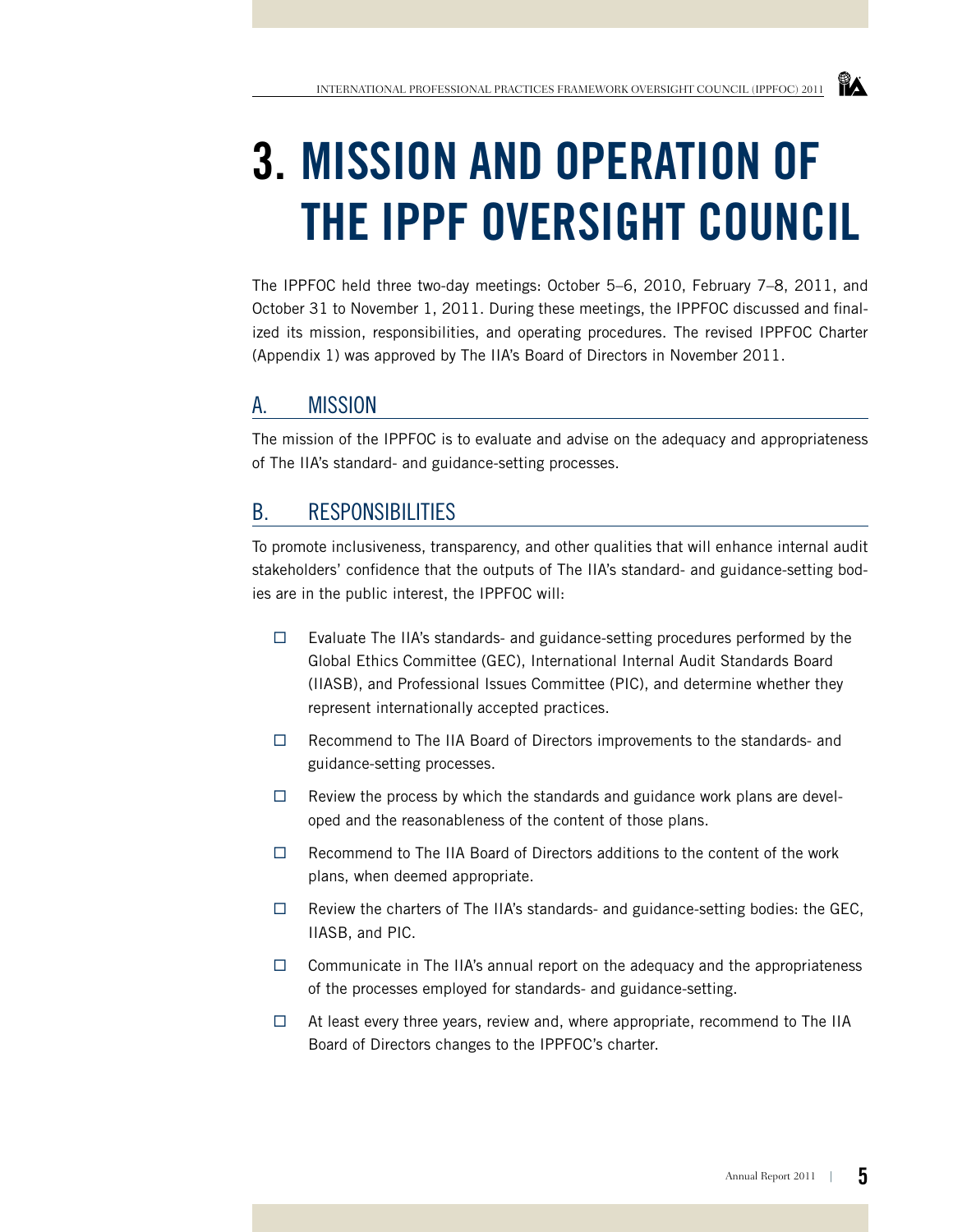### c. Operating Model

The IPPFOC operating model addresses the IPPFOC's reporting structure, frequency of meetings, report-issuing responsibilities, and source of funding:

 $\Box$  The IPPFOC will ensure transparency and adherence to due process as the GEC, IIASB, and PIC conduct their activities to develop IPPF standards and guidance. As the IPPFOC reports directly to The IIA Board of Directors, it may address the board directly if it determines that this is appropriate. The following chart depicts the relationship of the IPPFOC and The IIA's relevant committees and board.

#### **The IIA**



- $\Box$  The IPPFOC meets twice annually in person, or more often if deemed appropriate, to carry out its activities. A quorum (75 percent of the membership) is needed for a meeting.
- $\Box$  The IPPFOC issues an annual report that discusses its own activities and evaluates how the public interest has been reflected in the activities it oversees.
- $\Box$  To ensure the IPPFOC has a stable funding source, The IIA agrees on an adequate annual budget to support IPPFOC activities (i.e., the cost of meeting rooms and facilities, members' travel and accommodations for attending the in-person meetings, annual reports, and research necessary for the IPPFOC to accomplish its mission).



**YA**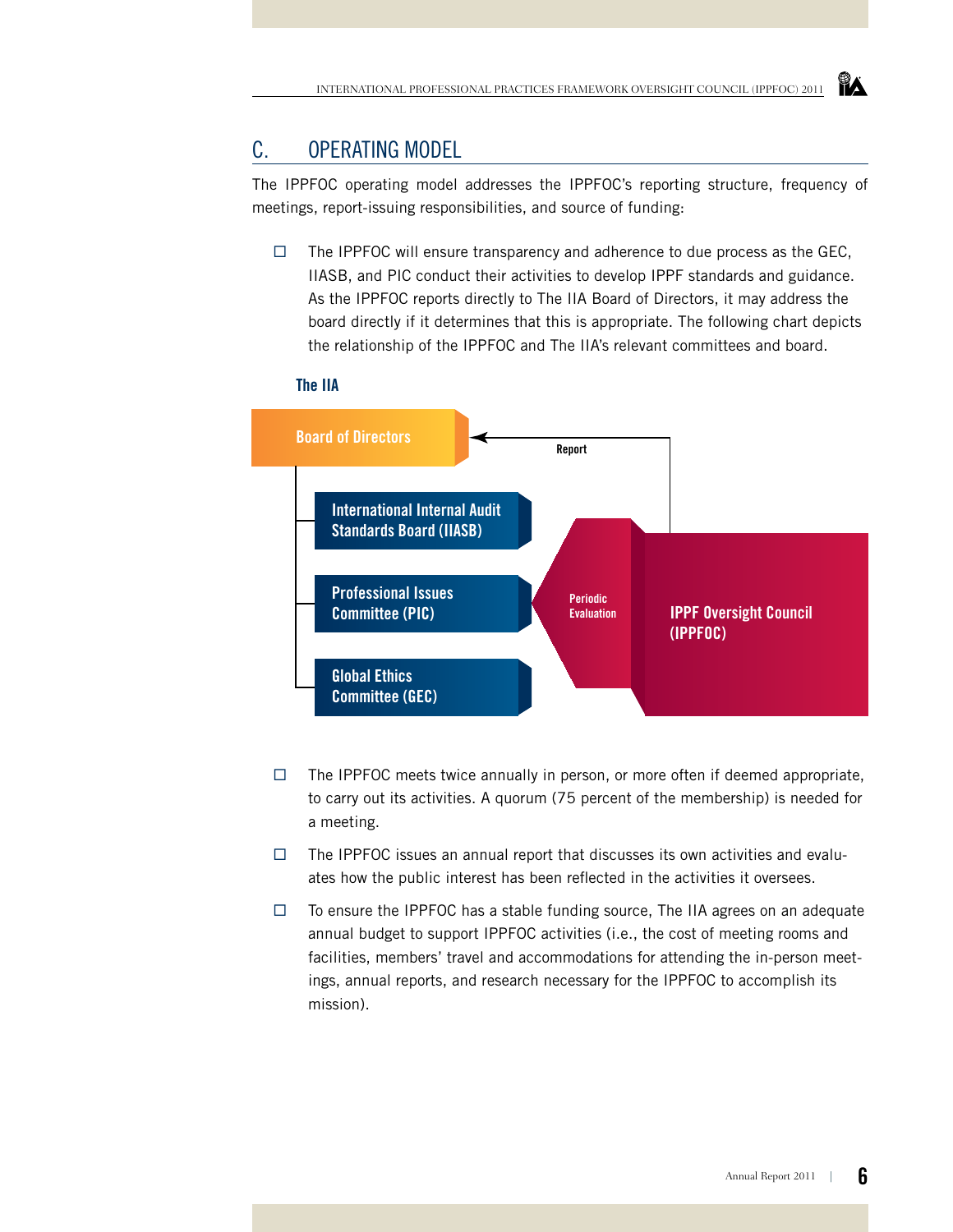## **4. THE IPPF OVERSIGHT COUNCIL PROCESS**

The IPPFOC has concluded that its oversight process will consist of three main elements:

- $\Box$  Inspecting documentation describing the standards- and guidance-setting processes used by the GEC, IIASB, and PIC to carry out their work and making recommendations for change where considered appropriate.
- $\Box$  Observing meetings of the GEC, IIASB, and PIC, where possible and cost-effective, to gain first-hand knowledge of the breadth and depth of debate and discussion, and assess the overall participation of members.
- $\Box$  Inspecting reports prepared by IIA staff regarding the due process steps followed in completion of each project, and conducting related discussions about the key elements of these due process steps.

In order to make effective use of IPPFOC and volunteer time and resources, the IPPFOC is scheduling its first meeting in 2012 alongside The IIA international committee meetings in Boston.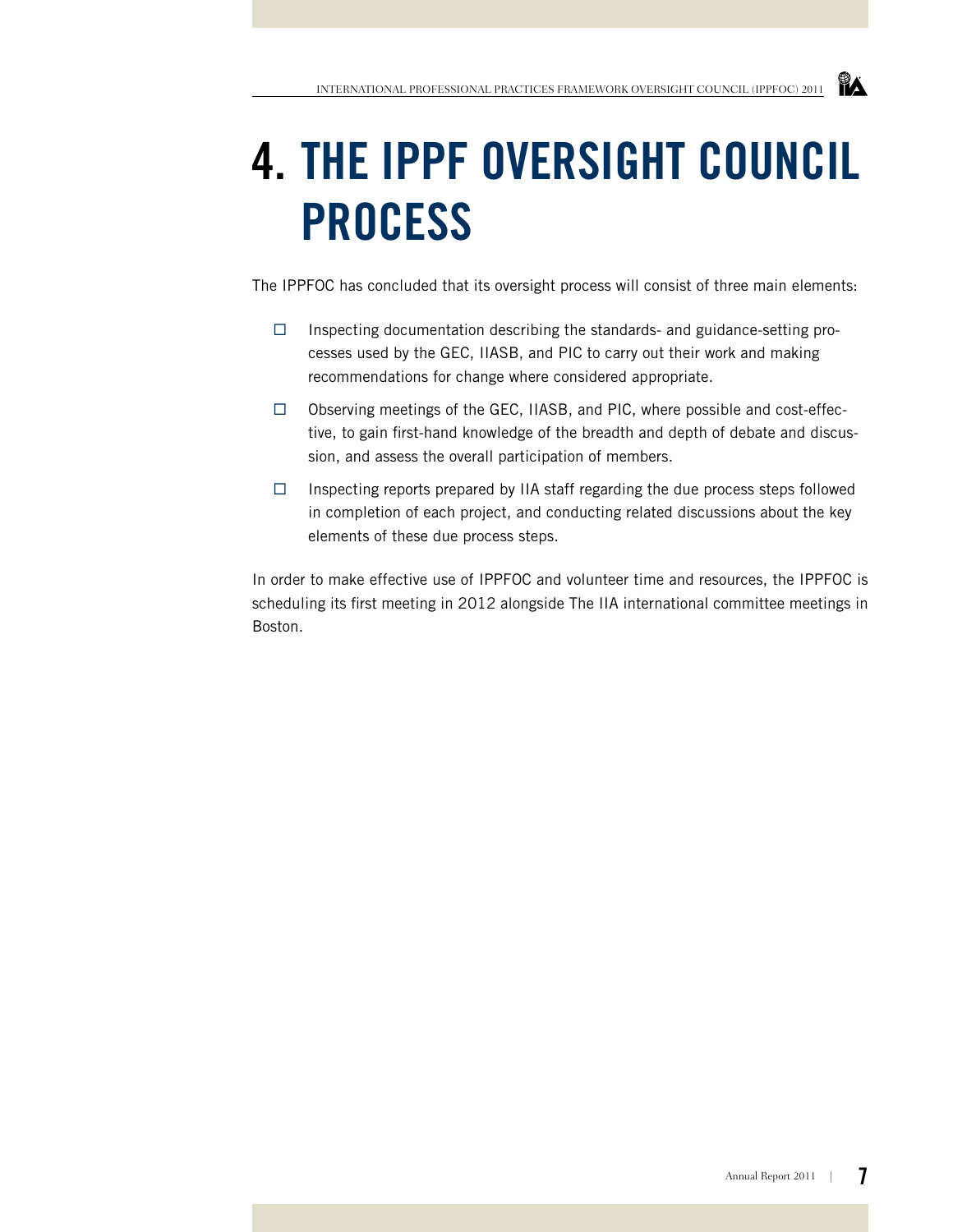## **5. THE 2011 WORK OF THE IPPF OVERSIGHT COUNCIL**

During the year, the IPPFOC started to evaluate The IIA's standards- and guidance-setting process performed by the GEC, IIASB, and PIC. The IPPFOC conducted a series of in-depth interviews and discussions with The IIA's senior vice chairman of the board, vice chairman of the board in charge of professional guidance, Executive Committee members, IIASB chairman, and IIA president/CEO and staff.

The IPPFOC concluded it would focus its attention in 2011 on the work of The IIASB and, where possible, the PIC. As a consequence of its observations, the IPPFOC agreed that the IIASB and PIC exhibited professional behavior, good organization, and good support by well qualified staff and volunteer leaders in carrying out their mandates. The IPPFOC considered the information provided by IIA volunteers and staff it had interviewed and raised a number of issues with them for consideration in improving the adequacy and appropriateness of the standards- and guidance-setting process.

### a. Completed Issues

 $\Box$  Change the Name of the Internal Audit Standards Board (IASB)

The IPPFOC suggested the Internal Audit Standards Board (IASB) be renamed to avoid confusion with the International Accounting Standards Board's similar acronym, IASB.

*In July 2011, The IIA Board of Directors renamed the Internal Audit Standards Board (IASB) to International Internal Audit Standards Board (IIASB).*

 $\Box$  Improve the Standards-setting Process

To ensure standards are seen as having wide acceptance, the IIASB was encouraged to consider increasing the required quorum (simple majority) for attending a meeting and allowing those who cannot attend in person to attend via teleconference. This will help establish appropriate voting levels and encourage in-person participation in the meetings of the IIASB.

*The IIASB quorum requirements were raised from simple majority to sixty percent, the voting requirements to two thirds, and the expressed expectation that members of IIASB and PIC will attend, in person, the two meetings per year.*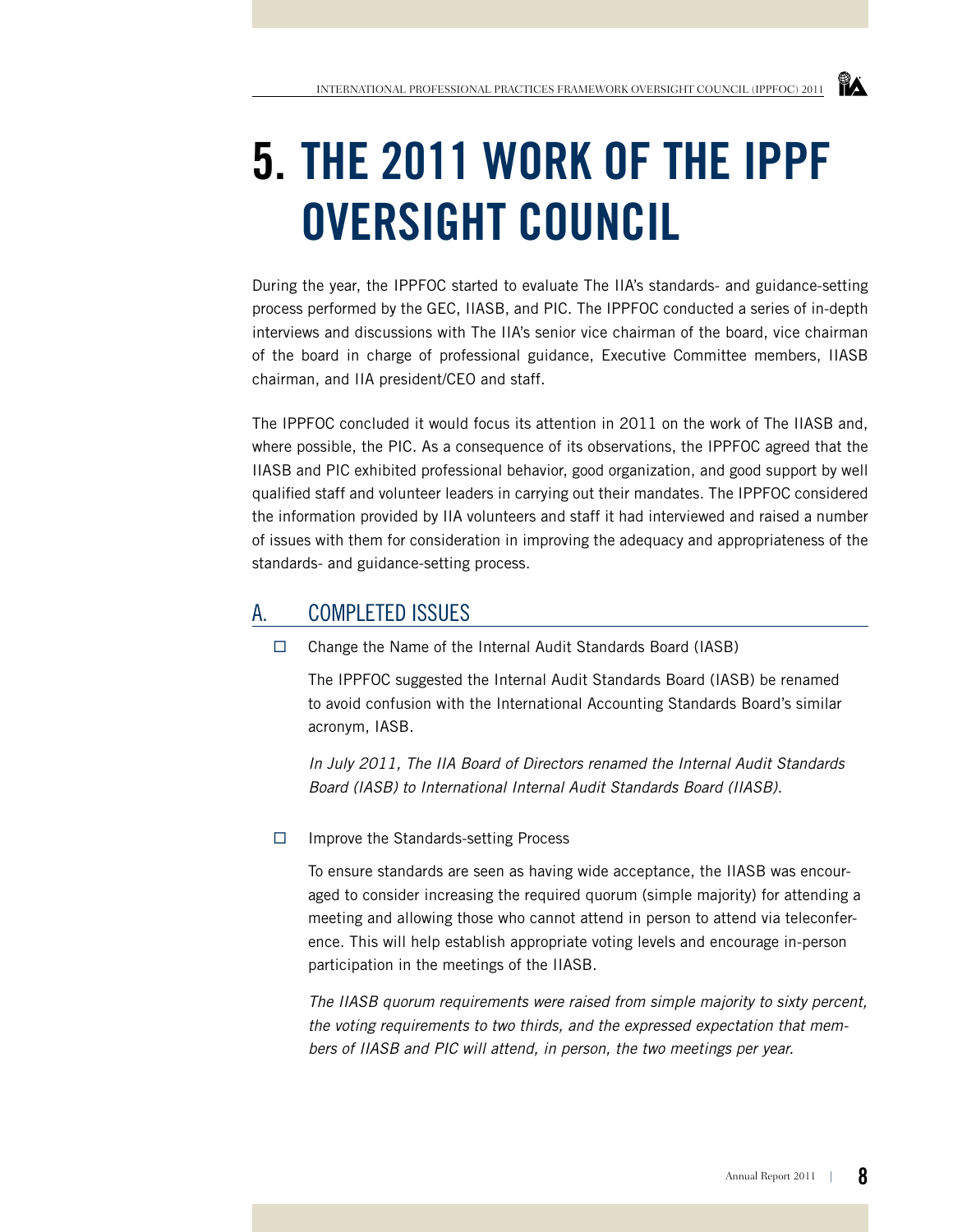#### Enhance the IIASB Nomination Process

To increase global acceptance of the Standards, the IPPFOC advised the IIASB to increase geographic representation and stakeholder diversity, where possible.

*The IIA Board of Directors has responded during the 2011 appointment process. The IIASB 2011–2012 membership is comparable with the geographic membership of The IIA. In addition, it now has three members who are representatives from stakeholder organizations: the Association of Chartered Certified Accountants (ACCA), The United States Government Accountability Office (US GAO) and the International Organization of Supreme Audit Institutions (INTOSAI).* 

### b. In-process Issues

We understand that The IIA is conducting a study to benchmark with other standards-setters to further assess and potentially improve The IIA's standards and guidance-setting process. The IPPFOC is continuing discussions with the Board of Directors and the Chairs of the IIASB and PIC on a number of issues around improvements to the standard-setting and guidance-setting processes, enhancing the nominations process and considering how adoption of the standards can be enhanced.

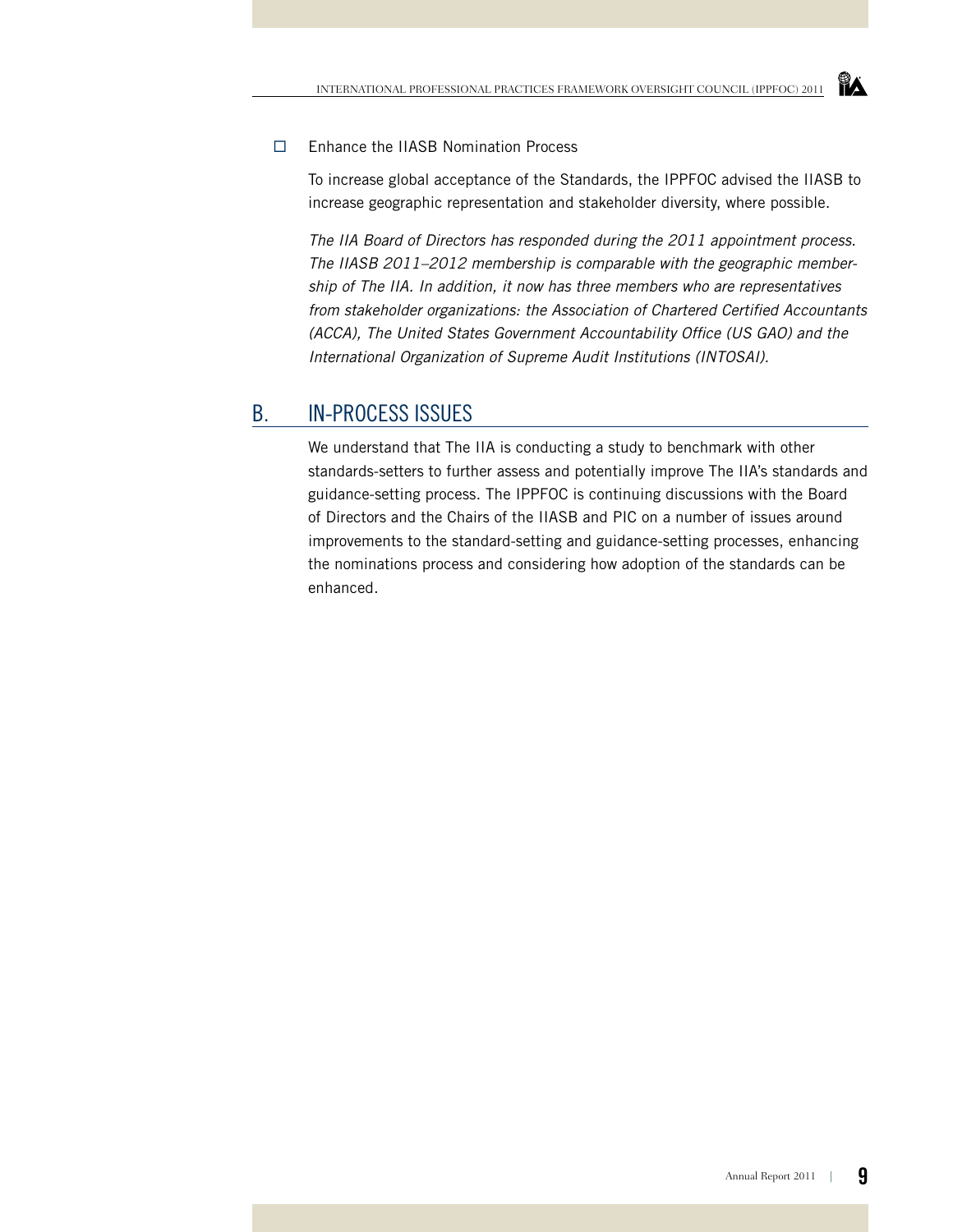## **NA**

## **6. NEXT STEPS for the IPPF OVERSIGHT COUNCIL**

The IPPFOC has set out a two-year plan for its activities.

During 2012, we will see a focus on the work of PIC. Discussions will continue with the Chair of the PIC, Vice Chair of Professional Guidance, and the IIA's Board of Directors to address the IPPFOC's observations.

We understand the GEC is proposing changes to its policy and operations to the Board of Directors. We look forward to reviewing the proposed changes during 2012.

The 2013 program will focus on assessing the successful introduction and application of these new processes within the GEC.

We look forward to the continued progress of the IPPFOC's efforts to enhance standard- and guidance-setting, governance and internal auditing's effectiveness around the world.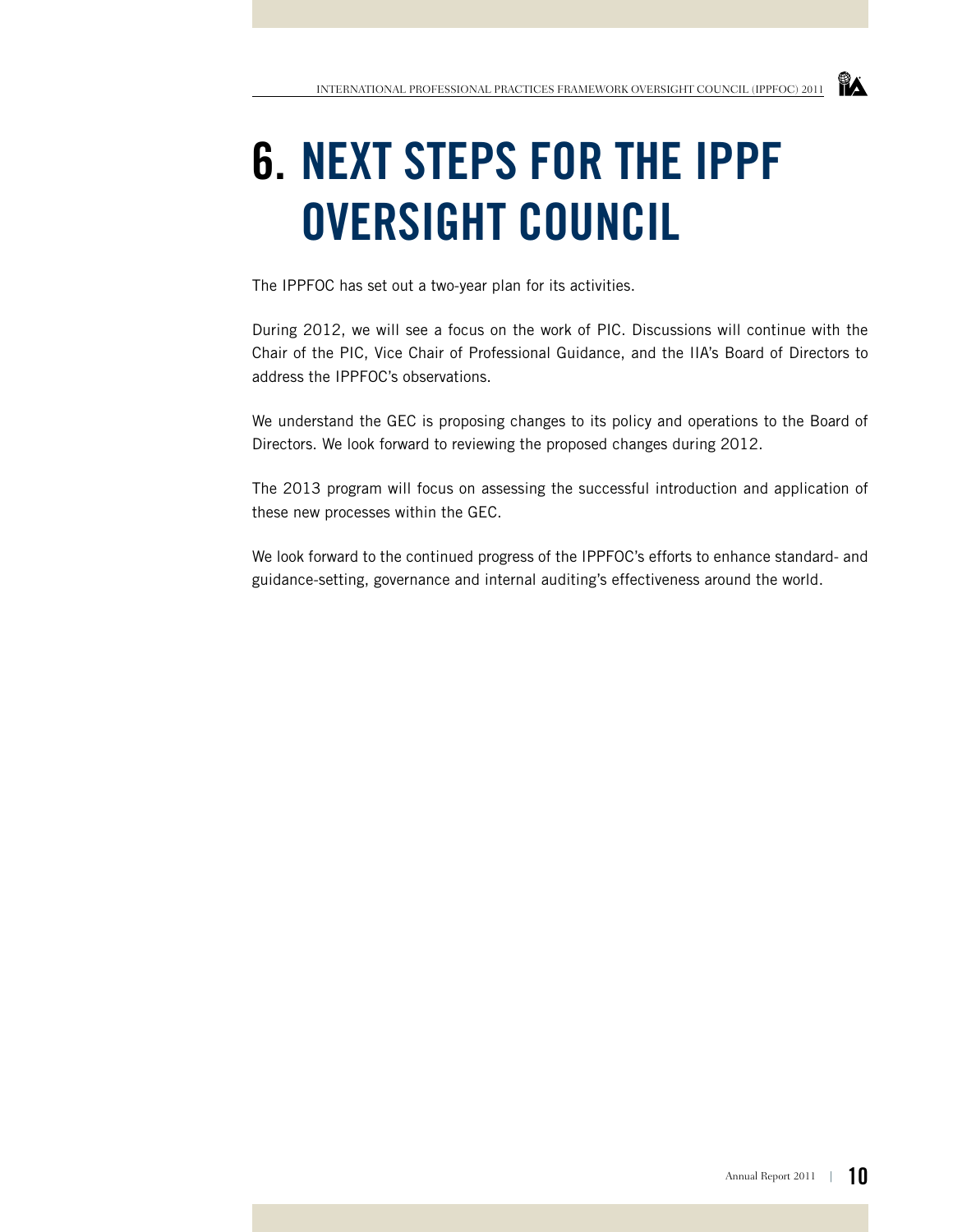# **APPENDIX 1 – IPPF OVERSIGHT COUNCIL CHARTER**

### 1. Mission

The mission of the International Professional Practices Framework Oversight Council (IP-PFOC) is to evaluate and advise on the adequacy and appropriateness of The IIA's standardand guidance-setting processes.

## 2. Structure

The IPPFOC is appointed by The IIA Board of Directors and is comprised of persons representing stakeholders such as boards, management, public- and private-sector auditors, regulators and government authorities, investors, and international organizations, as well as members selected by The IIA Board of Directors.

The IPPFOC shall be made up of no more than 11 members, as follows:

- $\Box$  Representatives nominated from different organizations in the stakeholder community, excluding IIA national or international volunteers or staff who have served or worked for The IIA in the past two years.
- $\Box$  Two individual members recommended by The IIA chairman of the board, excluding those currently serving on any of the standard- and guidance-setting committees that are subject to oversight by this council.
- $\Box$  IIA vice president of Standards and Guidance (ex-officio member, staff, non-voting).

The IPPFOC may invite a number of non-voting observers to participate in its deliberations.

The initial appointments will be staggered.To ensure the IPPFOC is refreshed, any individual member shall not serve more than two consecutive three-year terms (excluding The IIA's vice president of Standards and Guidance, who shall be a non-voting ex-officio member). In the event that a vacancy occurs during a council member's term, the replacement individual may fulfill the remaining term of the original council member and afterwards, up to two consecutive three-year terms.

The IIA Board will re-confirm participation by the various stakeholder organizations every three years.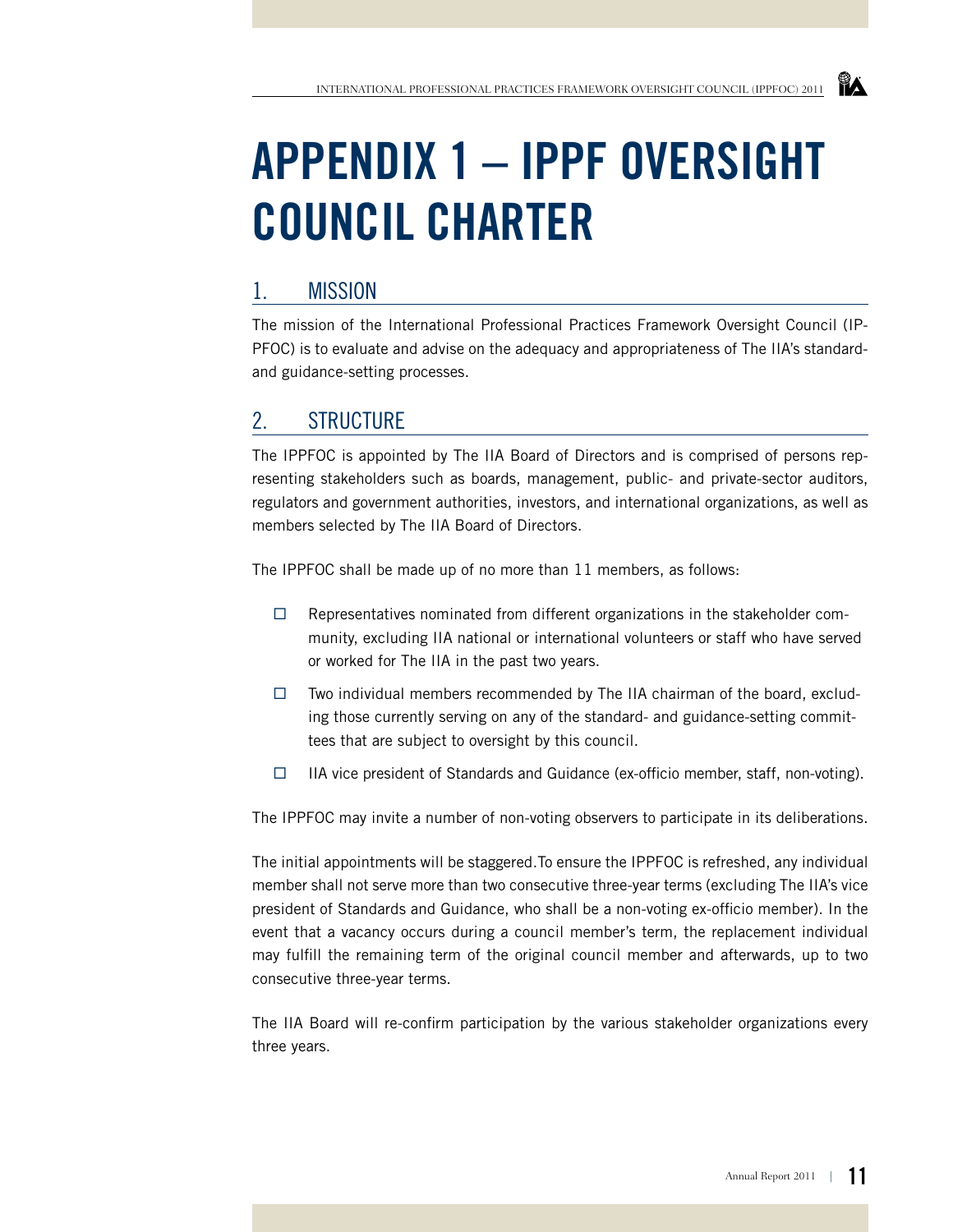The voting members of the IPPFOC shall select the chairman from among its members of the stakeholder community. The chairman's term shall be three years. If re-appointed by the voting members, the chairman may serve a consecutive additional three-year term, not to exceed six consecutive years in total.

### 3. Responsibilities

To promote inclusiveness, transparency, and other qualities that will generate internal audit stakeholders' confidence that the outputs of The IIA's standard- and guidance-setting bodies are in the public interest, the Council will:

- a. Evaluate procedures for IPPF standards- and guidance-setting and determine whether they represent internationally accepted practices.
- b. Recommend to The IIA Board of Directors improvements to The IIA's standardsand guidance-setting processes.
- c. Review the process by which the standards and guidance work plans are set and the reasonableness of the content of those plans.
- d. Recommend to The IIA Board of Directors additions to the content of the work plans, when deemed appropriate.
- e. Review the charters of The IIA's standards- and guidance-setting bodies, namely: the Global Ethics Committee, International Internal Audit Standards Board, and Professional Issues Committee.
- f. Communicate in The IIA's annual report on the adequacy and the appropriateness of the processes employed for standards- and guidance-setting.
- g. At least every three years, review and, where appropriate, recommend to The IIA Board of Directors changes to the IPPFOC's charter.

At least annually, the chairman of the IPPFOC will report on the Council's activities to The IIA's Board of Directors.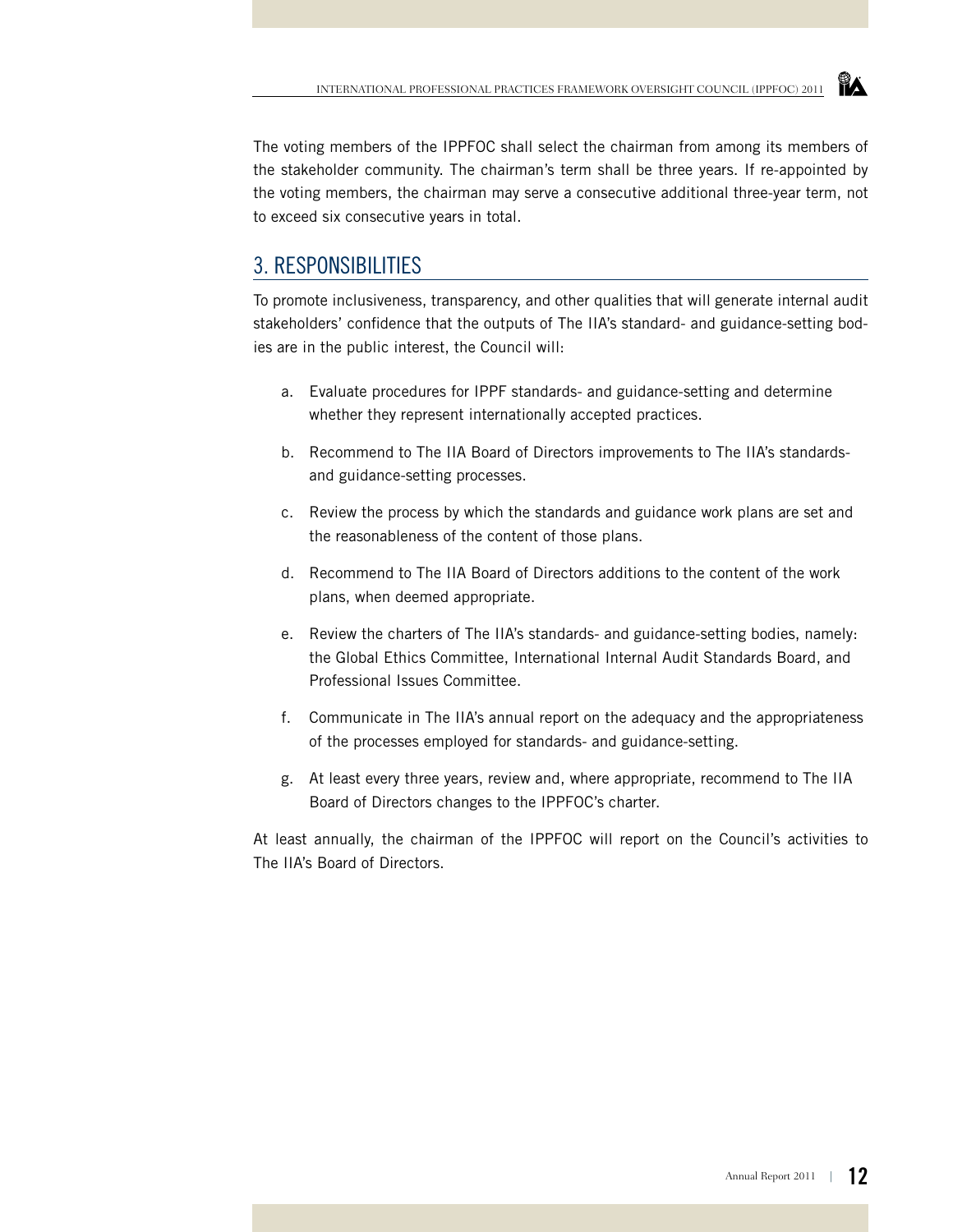## **APPENDIX 2 – ABOUT THE IPPF**

The International Professional Practices Framework (IPPF) is the conceptual framework that organizes authoritative guidance promulgated by The IIA. The scope of the IPPF covers authoritative guidance developed by IIA international technical committees following due process. The IPPF comprises two categories of guidance: Mandatory and Strongly Recommended guidance.

### **Mandatory Guidance** Conformance with the principles set forth in mandatory guidance is required and essential for the professional practice of internal auditing. Mandatory guidance is developed following an established due diligence process, which includes a period of public exposure for stakeholder input. The three mandatory elements of the IPPF are: Definition The Definition of Internal Auditing states the fundamental purpose, nature, and scope of internal auditing. Code of Ethics The Code of Ethics states the principles and expectations governing behavior of individuals and organizations in the conduct of internal auditing. It describes the minimum requirements for conduct, and behavioral expectations rather than specific activities. International Standards *Standards* are principle-focused and provide a framework for performing and promoting internal auditing. The *Standards* are mandatory requirements consisting of:  $\Box$  Statements of basic requirements for the professional practice of internal auditing and for evaluating the effectiveness of its performance. The requirements are internationally applicable at organizational and individual levels.  $\Box$  Interpretations, which clarify terms or concepts within the statements. □ Glossary It is necessary to consider both the statements and their interpretations to understand and apply the *Standards* correctly. The *Standards* employ terms that have been given specific meanings that are included in the Glossary. **Strongly Recommended Guidance** Strongly recommended guidance is endorsed by The IIA through a formal approval processes. It describes practices for effective implementation of The IIA's Definition of Internal Auditing, Code of Ethics, and *Standards*. The three strongly recommended elements of the IPPF are: Position Papers Position Papers assist a wide range of interested parties, including those not in the internal audit profession, in understanding significant governance, risk, or control issues and delineating related roles and responsibilities of internal auditing. Practice Advisories Practice Advisories assist internal auditors in applying the Definition of Internal Auditing, the Code of Ethics, and the *Standards*, as well as promoting good practices. Practice Advisories address internal auditing's approach, methodologies, and consideration, but not detailed processes or procedures. They include practices relating to: international, country, or industry-specific issues; specific types of engagements; and legal or regulatory issues. Practice Guides Practice Guides provide detailed guidance for conducting internal audit activities. They include detailed processes and procedures, such as tools and techniques, programs, and step-by-step approaches, as well as examples of deliverables.